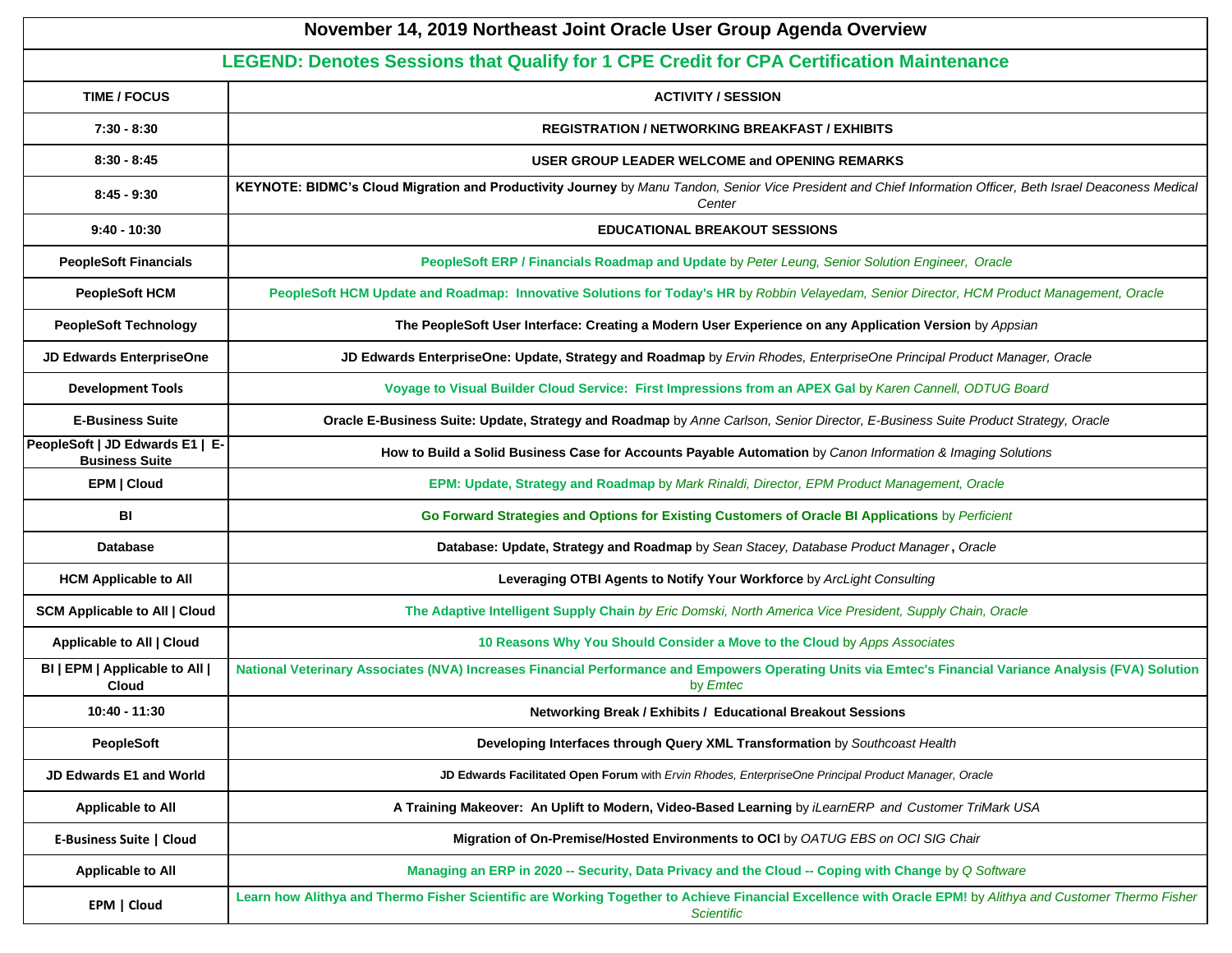| November 14, 2019 Northeast Joint Oracle User Group Agenda Overview                      |                                                                                                                                                             |  |  |  |  |
|------------------------------------------------------------------------------------------|-------------------------------------------------------------------------------------------------------------------------------------------------------------|--|--|--|--|
| LEGEND: Denotes Sessions that Qualify for 1 CPE Credit for CPA Certification Maintenance |                                                                                                                                                             |  |  |  |  |
| <b>TIME / FOCUS</b>                                                                      | <b>ACTIVITY / SESSION</b>                                                                                                                                   |  |  |  |  |
| <b>Database</b>                                                                          | The Changing Role of the DBA by Sean Stacey, Database Product Manager, Oracle                                                                               |  |  |  |  |
| <b>HCM Applicable to All   Cloud</b>                                                     | Data Validation = Data Perfection by Customer American Tower                                                                                                |  |  |  |  |
| <b>Blockchain   SCM Applicable to</b><br>All                                             | Blockchain 101 and SCM Applications by Vir Jain, Accenture and NEOAUG Board and Lyson Ludvic, Oracle                                                        |  |  |  |  |
| <b>Higher Education   Student</b><br><b>Systems</b>                                      | Higher Education and Student Solutions Facilitated Open Forum with Scott Hirni of Appsian and Representatives from UMass and NERUG                          |  |  |  |  |
| PeopleSoft   Cloud                                                                       | We Lifted and Shifted PeopleSoft to AWS: The BIDMC Journey by Beth Israel Deaconess Medical Center                                                          |  |  |  |  |
| <b>JD Edwards EnterpriseOne</b>                                                          | JD Edwards EnterpriseOne Orchestrator: As If You Thought It Couldn't Get Any Better by A.J. Schifano, Product Manager, Oracle, and Minardi Consulting Group |  |  |  |  |
| 11:40 - 12:30                                                                            | <b>EDUCATIONAL BREAKOUT SESSIONS</b>                                                                                                                        |  |  |  |  |
| <b>PeopleSoft Financials</b>                                                             | How to Configure and Leverage PeopleSoft Account Reconciliation by Hexaware                                                                                 |  |  |  |  |
| <b>PeopleSoft HCM</b>                                                                    | PeopleSoft 9.2 Self Service and Fluid Enhancements by WorkStrategy                                                                                          |  |  |  |  |
| <b>PeopleSoft Technology</b>                                                             | PeopleTools - Technology: Update, Strategy and Roadmap by Scott Hirni, Director User Experience (UX) Strategy and Solutions, Appsian                        |  |  |  |  |
| <b>JD Edwards EnterpriseOne</b>                                                          | Security Best Practices by ALLOut Security                                                                                                                  |  |  |  |  |
| JD Edwards EnterpriseOne                                                                 | How to Lower Costs and Increase Sales with Orchestrations by ERP Suites                                                                                     |  |  |  |  |
| E-Business Suite   Cloud                                                                 | Business Transformation Process to Technology Benefits and Pitfalls by Tait Corporation                                                                     |  |  |  |  |
| E-Business Suite   BI                                                                    | 1.5 million Records from EBS to EXCEL in 10 Seconds or Less by Enginatics                                                                                   |  |  |  |  |
| EPM   Cloud                                                                              | Modernizing Harvard University Budgeting with Oracle EPM Cloud by Performance Architects and Harvard University                                             |  |  |  |  |
| E-Business Suite   BI                                                                    | Every New Beginning Comes from Some Other Oracle Products End by Noetix (by Magnitude)                                                                      |  |  |  |  |
| <b>Oracle Database</b>                                                                   | Need for Speed? My Top Five Oracle Performance Tuning Tips by Quest Software                                                                                |  |  |  |  |
| <b>HCM Applicable to All   Cloud</b>                                                     | Oracle Cloud HCM Update by Kassie Eacrett, Senior HCM Solution Consultant, Oracle                                                                           |  |  |  |  |
| <b>SCM Applicable to All   Cloud</b>                                                     | Is Your Supply Chain Future-Ready? by Huron Consulting                                                                                                      |  |  |  |  |
| <b>Campus Solutions</b>                                                                  | Using Oracle Student Financial Planning Effectively by NexInfo                                                                                              |  |  |  |  |
| Applicable to All   Cloud ERP  <br><b>Financials</b>                                     | Modern Treasury - Stifel Financial Corp's Journey to the Cloud by Elire                                                                                     |  |  |  |  |
| <b>SCM Applicable to All   Cloud</b>                                                     | Oracle Procurement Cloud - Streamline, Standardize and Automate the Source-to-Pay Process by David Messina, Senior Solutions Engineer, Oracle               |  |  |  |  |
| $12:30 - 1:30$                                                                           | <b>NETWORKING LUNCH / EXHIBITS</b>                                                                                                                          |  |  |  |  |
| $1:30 - 2:20$                                                                            | <b>EDUCATIONAL BREAKOUT SESSIONS</b>                                                                                                                        |  |  |  |  |
| <b>PeopleSoft Financials and HCM</b><br>  Cloud                                          | Enabling a Modern Organization with your PeopleSoft/Oracle Cloud Financials and HCM Solutions by Metaformers                                                |  |  |  |  |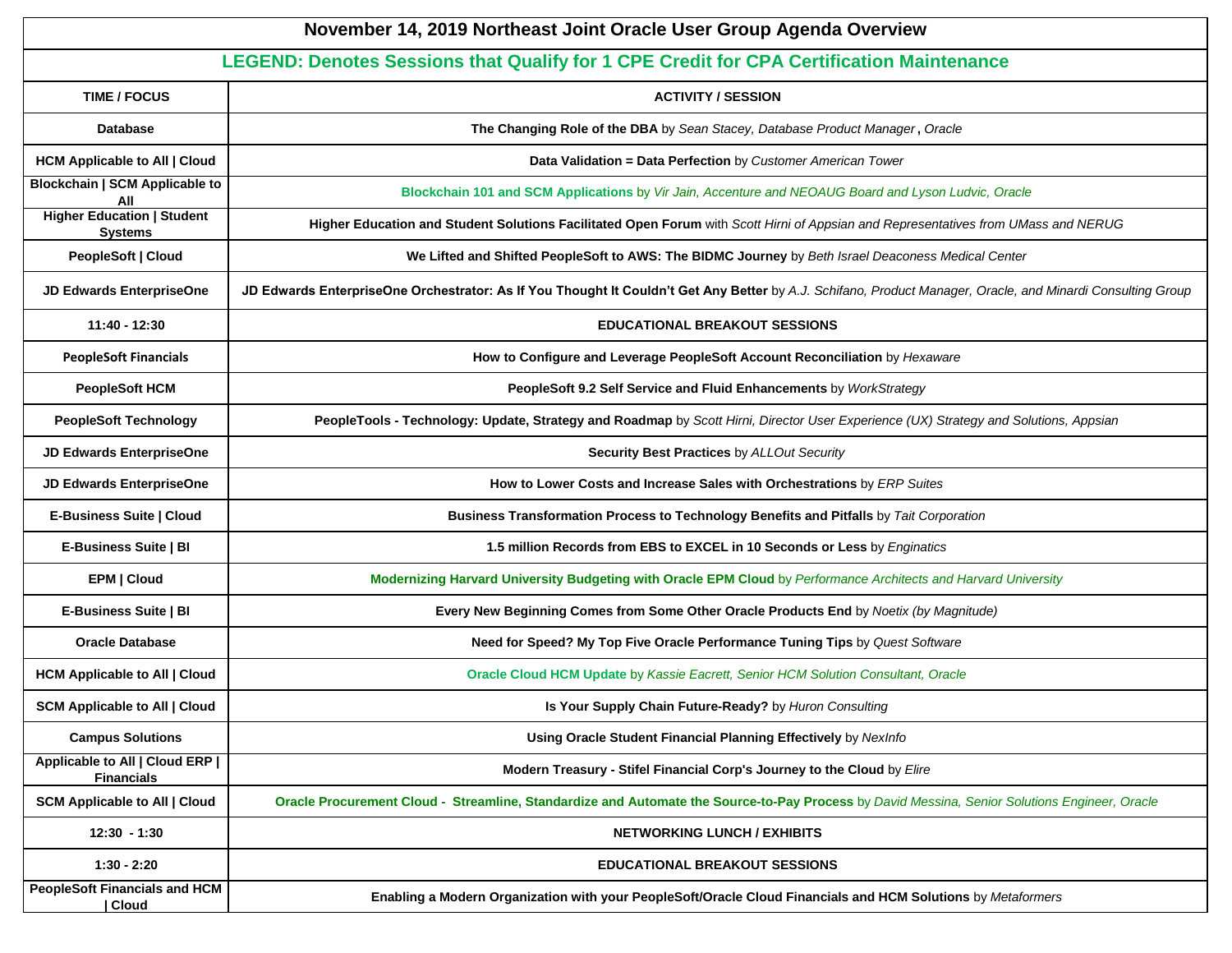| November 14, 2019 Northeast Joint Oracle User Group Agenda Overview                      |                                                                                                                                                         |  |  |  |  |
|------------------------------------------------------------------------------------------|---------------------------------------------------------------------------------------------------------------------------------------------------------|--|--|--|--|
| LEGEND: Denotes Sessions that Qualify for 1 CPE Credit for CPA Certification Maintenance |                                                                                                                                                         |  |  |  |  |
| <b>TIME / FOCUS</b>                                                                      | <b>ACTIVITY / SESSION</b>                                                                                                                               |  |  |  |  |
| PeopleSoft   Cloud                                                                       | PeopleSoft, Knock Knock. Who's There? It's all about the Configuration by PS WebSolution                                                                |  |  |  |  |
| <b>PeopleSoft Technology</b>                                                             | Case Study: PUM Update Leading Practices by MIPRO Consulting                                                                                            |  |  |  |  |
| <b>JD Edwards EnterpriseOne</b>                                                          | Lead or Get Left Behind: B2B Digital Commerce for JD Edwards by Premier Group                                                                           |  |  |  |  |
| <b>JD Edwards EnterpriseOne</b>                                                          | Evolve & Innovate: Your Strategy and Plans for Staying Code-Current by DWS                                                                              |  |  |  |  |
| <b>E-Business Suite</b>                                                                  | Unlock your EBS Data with Enterprise Command Centers! by IT Convergence                                                                                 |  |  |  |  |
| E-Business Suite   Applicable to<br>All                                                  | Payment Processing and Safeguarding Your Business with PCI Compliance by EVO Payments                                                                   |  |  |  |  |
| <b>EPM</b>                                                                               | Solve Budget and Forecasting Challenges with OAC and Machine Learning by MindStream Analytics by MindStream Analytics                                   |  |  |  |  |
| BI   EPM   DB   Cloud   Hybrid  <br><b>Applicable to All</b>                             | Machine Learning 101 by Steve Stein, Infospectrum and PHRUG Board                                                                                       |  |  |  |  |
| <b>Database</b>                                                                          | DSAR Reporting & Requirements (CCPA & GDPR) by Dataguise                                                                                                |  |  |  |  |
| Cloud   HCM   EPM   BI  <br><b>Applicable to All</b>                                     | Technology Skills Educator Accelerates its Cloud Adoption: General Assembly's Journey to the Cloud by Baker Tilly and Customer General Assembly         |  |  |  |  |
| <b>SCM Applicable to All</b>                                                             | Procurement Value and Risk Mapping by Sierra-Cedar                                                                                                      |  |  |  |  |
| <b>PeopleSoft   Campus Solutions</b>                                                     | Accessibility for PeopleSoft Applications by Appsian                                                                                                    |  |  |  |  |
| <b>Applicable to All   Cloud  </b><br><b>Campus Solutions</b>                            | Super-Charge your Marketing with Eloqua by Circular Edge                                                                                                |  |  |  |  |
| <b>E-Business Suite</b>                                                                  | Winning the Race to R 12.2.x - Panaya Impact Analysis by Panaya                                                                                         |  |  |  |  |
| $2:30 - 3:20$                                                                            | <b>EDUCATIONAL BREAKOUT SESSIONS</b>                                                                                                                    |  |  |  |  |
| <b>Applicable to All</b>                                                                 | How to Evaluate Your AP Automation Options by IntelliChief                                                                                              |  |  |  |  |
| <b>PeopleSoft HCM</b>                                                                    | Success! Holy Cross PeopleSoft HCM Moves Forward to Fluid by Holy Cross                                                                                 |  |  |  |  |
| PeopleSoft   Cloud                                                                       | Best Practices for Moving PeopleSoft to Oracle Cloud Infrastructure (OCI) by BTRG                                                                       |  |  |  |  |
| <b>JD Edwards EnterpriseOne</b>                                                          | Finance UDOs - Using Oracle-delivered Enhancements and Features to Support Your Business Processes by ERP-One Consulting                                |  |  |  |  |
| JD Edwards EnterpriseOne  <br><b>Cloud</b>                                               | Wow your Customers with Stunning Ecommerce and Digital Experience Extending JDE on the Cloud by PCB Apps                                                |  |  |  |  |
| E-Business Suite   Cloud                                                                 | Let the Excitement Continue: Meet the New and Modern EBS UI! by OATC                                                                                    |  |  |  |  |
| Applicable to All   Cloud                                                                | Effective Oracle ERP Management for Multi-Cloud Environments by Syntax and Customer Senior Metal Bellows                                                |  |  |  |  |
| EPM   Cloud                                                                              | Essbase On-Prem to Essbase 19c Cloud: How, When, and Why by Datavail                                                                                    |  |  |  |  |
| BI   Database   Applicable to All                                                        | Oracle Machine Learning Overview, New Features and Road Map by Charlie Berger, Senior Director PM, Machine Learning, AI and Cognitive Analytics, Oracle |  |  |  |  |
| Database   Applicable to All                                                             | Oracle Exadata Cloud at Customer: Gen 2 by Manish Shah, Senior Principal Product Manager, Oracle                                                        |  |  |  |  |